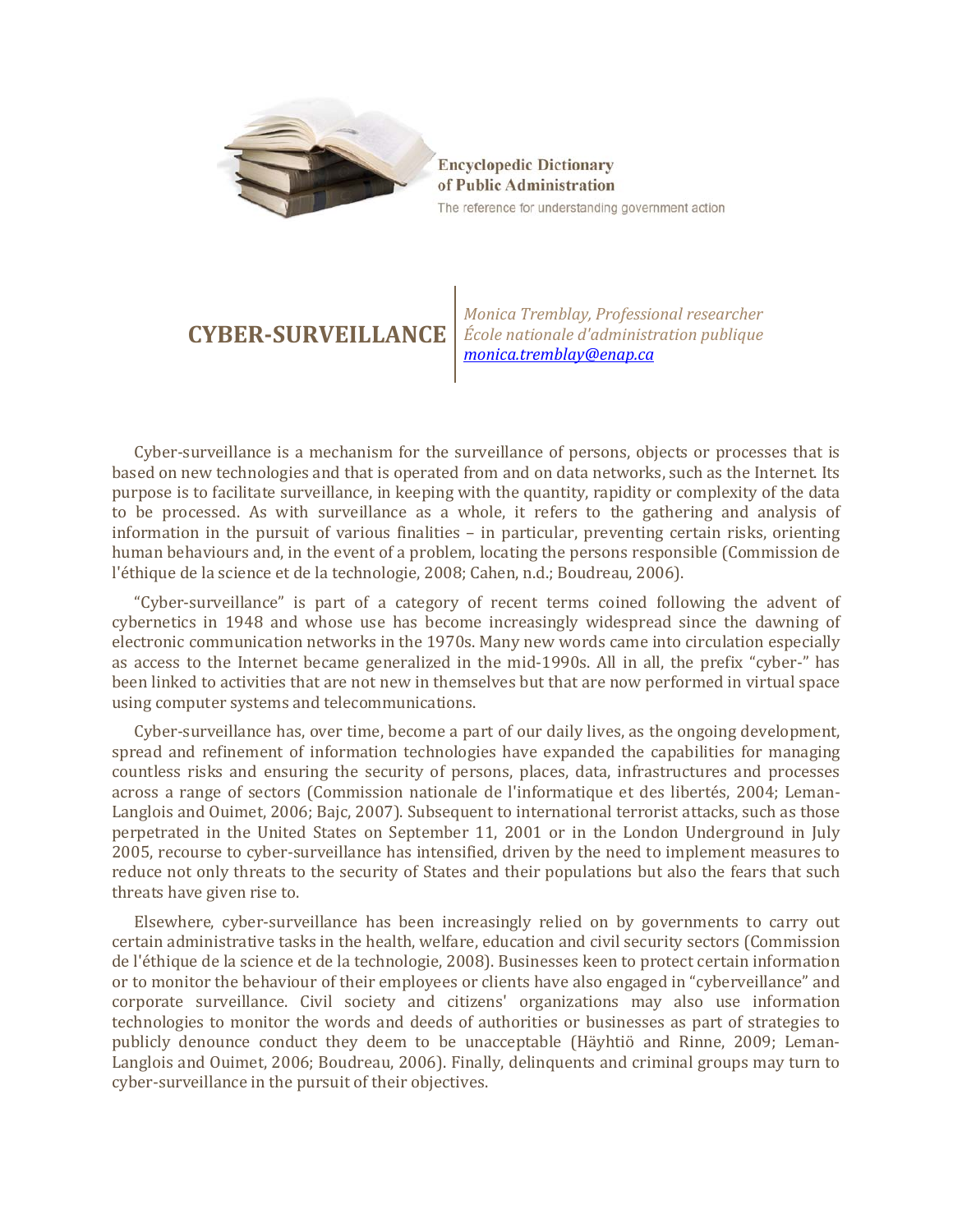## CYBER-SURVEILLANCE

Cyber-surveillance involves the gathering of data by means of technological tools and surveillance software programs. This often abundant data (consisting in or relating to events, messages, movements, system access, etc.) is recorded and then sifted through by automated surveillance computers. The enhanced data resulting from this filtering process can then be used by human investigators who contribute to decisions about the best courses of action to adopt. It has thus become possible to monitor the behaviours of individuals in real time, over a specific period and around the world (Bajc, 2007). One common example of cyber-surveillance consists in the interception and analysis of electronic messages (Cahen, n.d.; Commission nationale de l'informatique et des libertés, 2004). On an international scale, ECHELON refers to an electronic espionage project launched by five signatory countries that was designed and coordinated by the US National Security Agency and whose existence was disclosed in 1988. This signals intelligence collection system enables the participating governments to intercept and inspect the electronic and non-electronic telecommunications carried over various global networks. Powerful computers are used to analyze a phenomenal quantity of data gathered by various systems for the purpose of filtering out those messages containing potentially strategic information – in particular of a kind relating to a national security threat. There are numerous examples of government-run cybersurveillance operations, particularly as part of efforts to counter identity theft, computer intrusion, terrorism, business fraud or pedophilia. Cyber-surveillance is a tool permitting mass surveillance.

Depending on the goal being pursued, cyber-surveillance practices can be of varying complexity, with mass surveillance being generally cited as one of the most advanced. The more the data to be collected and processed is abundant and the more the variables to be accounted for are strategically important, the more a given surveillance system will have to be sophisticated.

Cyber-surveillance can serve a variety of purposes: preventing or pre-empting a variety of threats; detecting various crime or offence risks; or conducting investigations in the aftermath of an event. "Cyber-surveillance can be useful not only in terms of the security or sound management of a data system but also in terms of monitoring the appropriate transmission of correspondence" (Cahen, n.d., p. 1).

Though technological advances have created a potential for undreamed-of surveillance practices, cyber-surveillance itself has also aroused questions and fears. Increasingly omnipresent and invisible, often performed remotely and without the knowledge of the individuals concerned, cyber-surveillance has fanned fears of a form of tight social control, exerted by authorities having the ability to ultimately repress any individual freedom. Concerns have also been voiced as to the risk of seeing the finalities for which data were initially gathered being diverted toward purposes that are detrimental to the privacy and integrity of individuals (Boudreau, 2010). In the same vein, the risks of racial profiling and discrimination have become a matter of serious concern (Biseul, 2004). Questions also crop up over how to achieve or maintain a balance between the quest for security and respect for human rights. To what extent will it be possible to invoke reasons of State security when gathering and cross-checking information against other personal data without also causing prejudice to privacy? Technology has now made it possible to perform mass surveillance, such that official suspects are not the only ones whose activities are subject to scrutiny; anyone who happens to find him- or herself monitored under a surveillance process becomes a de facto suspect for those who are watching (Commission nationale de l'informatique et des libertés, 2004; Commission de l'éthique de la science et de la technologie, 2008). Air passenger surveillance constitutes but one example of this trend. In the context of globalization, particular attention should be dedicated to the legal and ethical issues surrounding the sharing and use of data gathered under a given legislative regime.